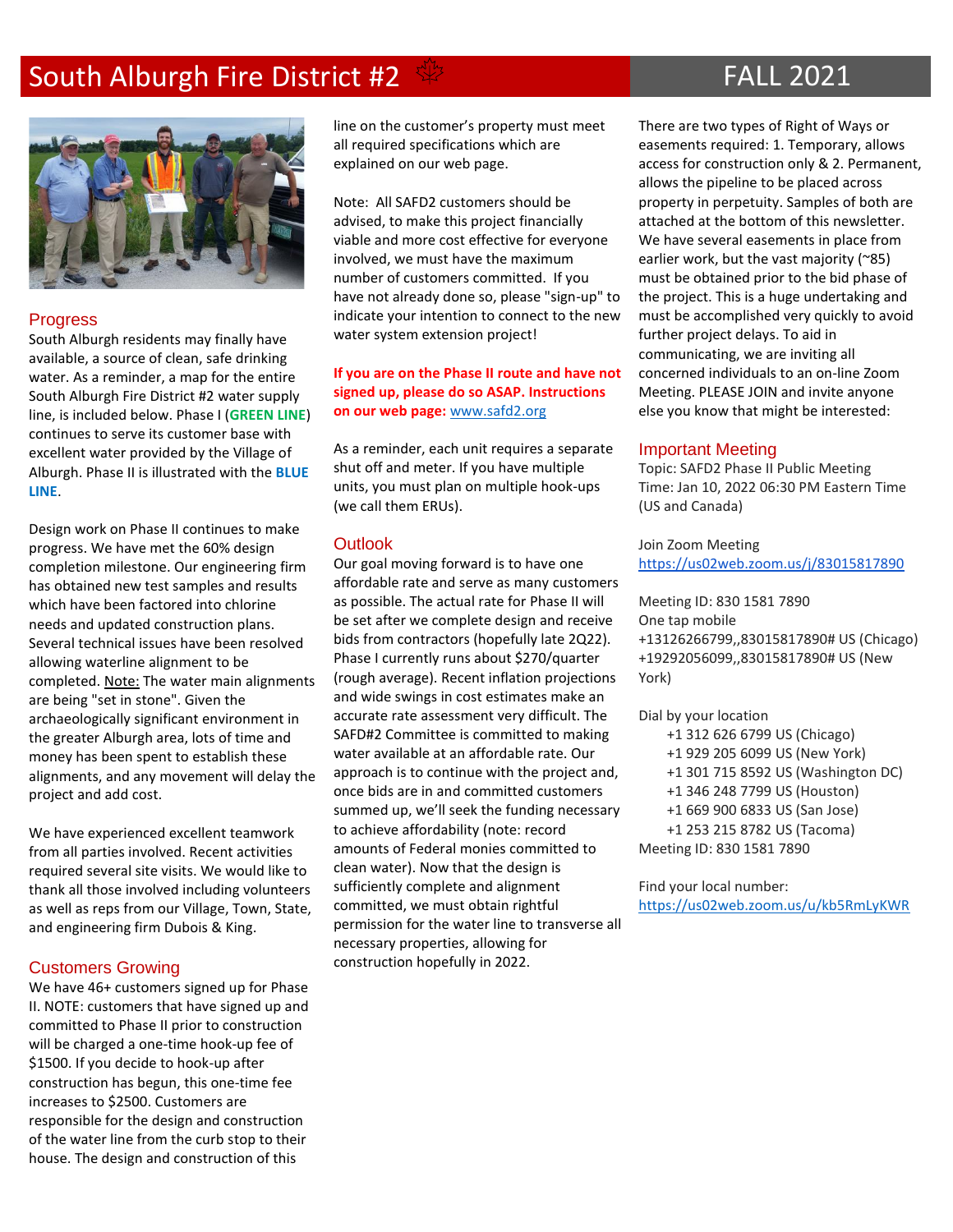# TEMPORARY EASEMENT/CONSTRUCTION LICENSE

The undersigned owner of property located at and known as \_\_\_\_\_\_\_\_\_\_\_\_\_\_\_\_\_\_\_\_\_\_

In the Town of Alburgh, Vermont, grants to the South Alburgh Fire District No. 2 (SAFD2) a license to enter upon said property for the purpose of constructing and installing public water system lines, mains and appurtenances.

This license shall commence at the time the SAFD2 awards a construction contract for the work

(expected summer/fall 2022) and shall expire upon the final completion of such construction contract (expected summer ), but in no event later than two (2) years following commencement of construction). The SAFD2 shall use due care so as not to cause injury or damage in the exercise of license and shall, upon the expiration here of, repair and restore disturbed land to as near pre-existing conditions as practical.

| Done at                    |         | this day of , 20           |         |
|----------------------------|---------|----------------------------|---------|
| (City)                     | (state) | (day)                      | (month) |
| Property owner (printed)   |         | Property owner (printed)   |         |
| Property Owner (signature) |         | Property Owner (signature) |         |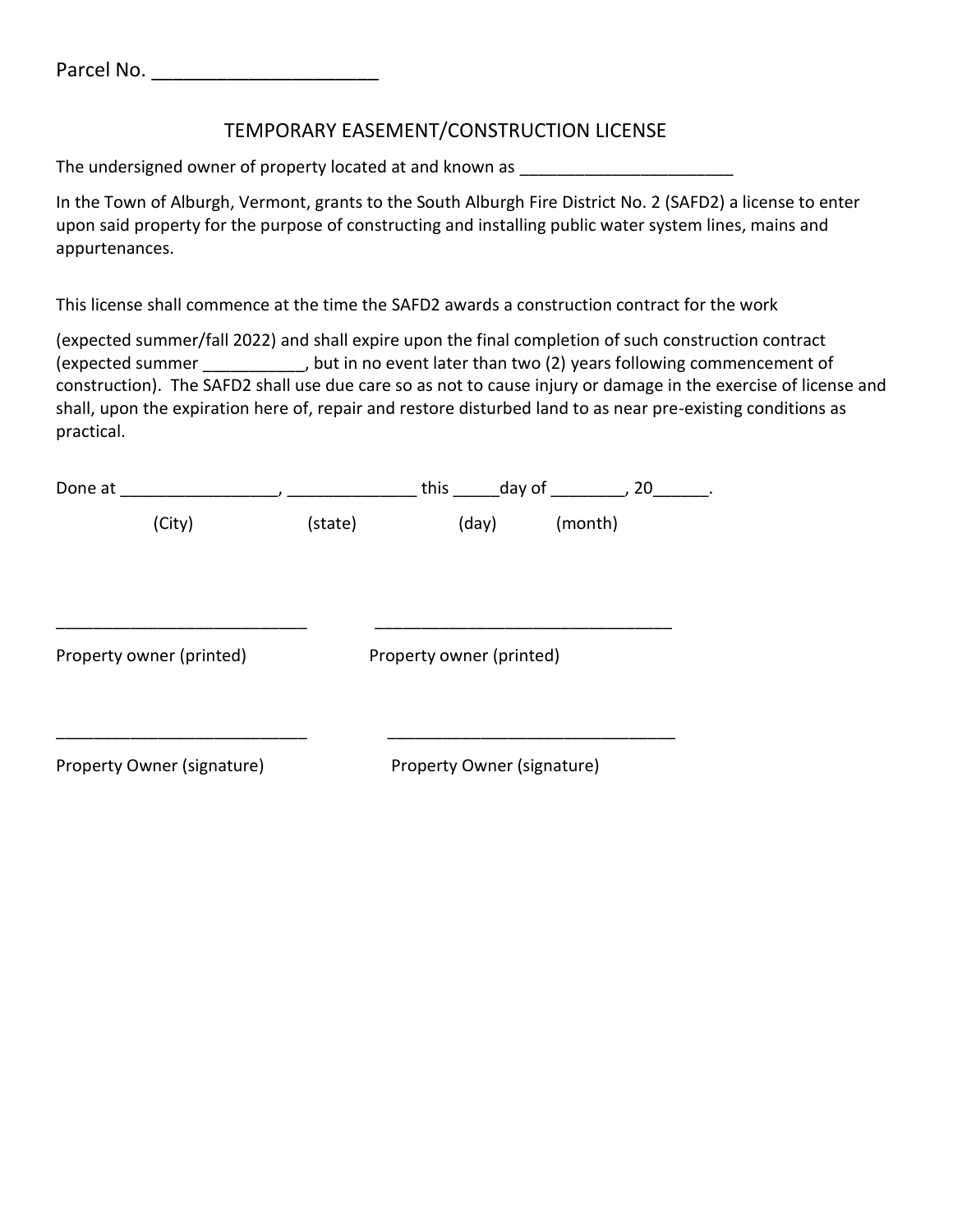## EASEMENT

FOR GOOD AND VALUABLE CONSIDERATION, the undersigned hereby grant to South Alburgh Fire District No. 2, and its successors and assigns, a permanent easement to enter upon the property of the undersigned located at \_\_\_\_\_\_\_\_\_\_\_\_\_\_\_\_\_\_\_\_\_\_\_\_\_\_\_\_ in the Town of Alburgh, Vermont, for the purpose of installing, constructing, repairing, replacing, inspecting and maintaining pipes, lines, mains and appurtenances incident to a public water supply and distribution system. The location of said easement shall be as laid, and as generally shown on a plan entitled " The Materline Easement", dated The Materline Easement of the stated  $\sim$ of record in the Town of Alburgh Land Records.

Said easement shall be Ten (10) feet in width at all points, as depicted on the above-referenced plan. South Alburgh Fire District No. 2 shall have a temporary easement adjacent to the above-described permanent easement during periods of construction, maintenance, repair and replacement of improvements within the permanent easement area.

By its acceptance of these presents, South Alburgh Fire District No. 2, for itself and its agents, officials, contractors and employees, agrees to exercise due care and diligence in constructing and maintaining the improvements within the easement area.

IN WITNESS WHEREOF, we hereunto subscribe these presents this day of  $\qquad \qquad$ , 20.

|  |  | IN THE PRESENCE OF |  |
|--|--|--------------------|--|
|--|--|--------------------|--|

| <b>Property Owner</b>                                                                                          |  |  |  |  |  |  |
|----------------------------------------------------------------------------------------------------------------|--|--|--|--|--|--|
| Witness                                                                                                        |  |  |  |  |  |  |
| <b>STATE OF VERMONT</b>                                                                                        |  |  |  |  |  |  |
| COUNTY, SS                                                                                                     |  |  |  |  |  |  |
| At the Town of this day of the Town of this day of the method of the set of the set of the set of the set of t |  |  |  |  |  |  |
| instrument by he/she/them subscribe to be his/her/their free act and deed.                                     |  |  |  |  |  |  |
| Before me,                                                                                                     |  |  |  |  |  |  |

Notary Public